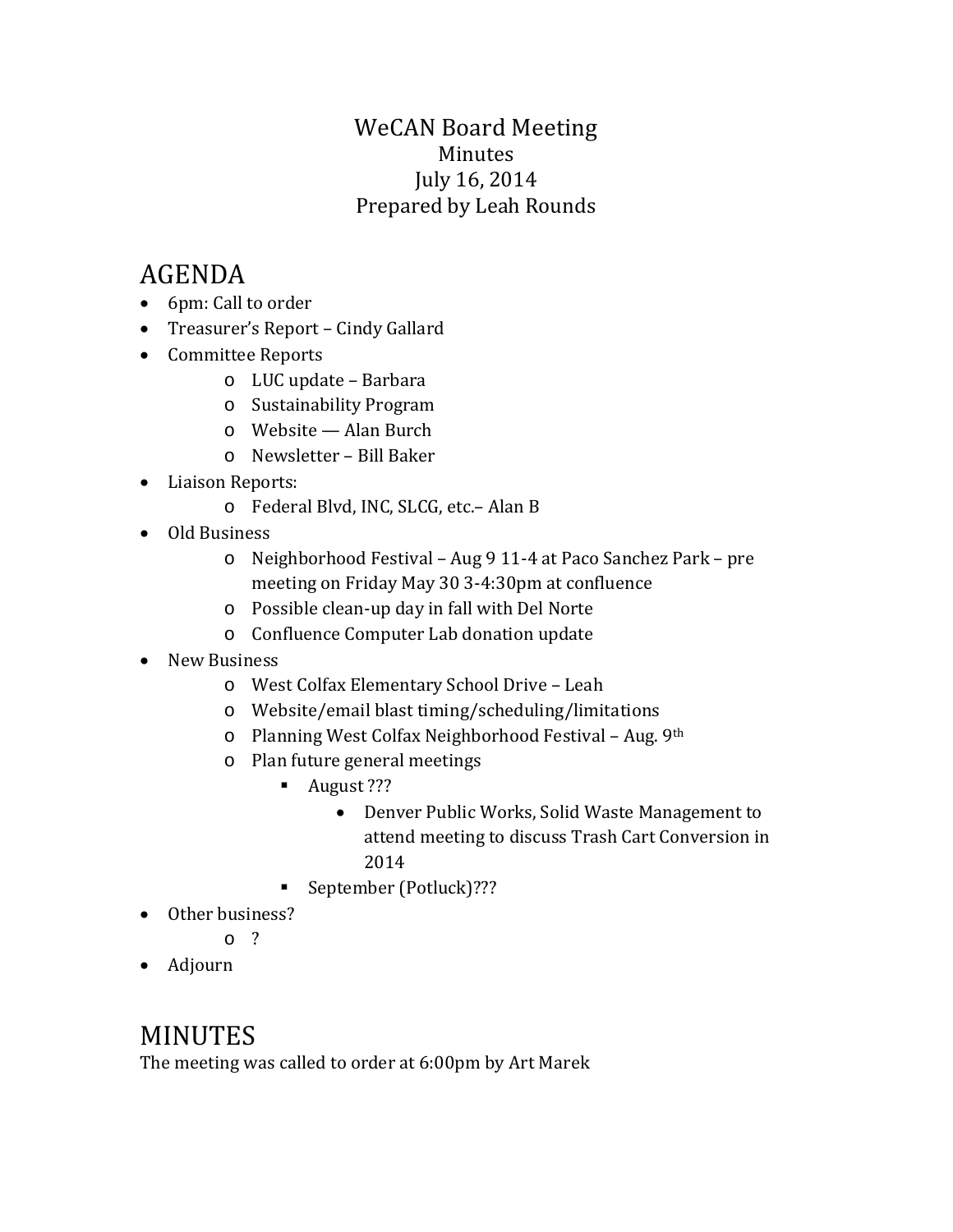In attendance –Barb Baker, Bill Baker, Alan Burch, Cindy Gallard, Natalie James, Art Marek, Chad Reischl, Leah Rounds, Ben Stetler, and Brittney Vernon

### Treasurer's Report (Cindy)

- Library fund is at \$2,367 plus the matching \$1000 from the library. The silent auction in July made about \$70.
- WeCAN Cares fund is at \$1524.28, \$1k of which will go to Confluence Ministries for the computer lab.
- An old senior account has about \$600 left in it, this money needs to be moved to a different account
- Roughly \$28k in all three accounts, WeCAN is staying financially stable
- Cindy's records show that metal recycling has made \$4k to date, Bill has previous records showing recycling has made over \$8k. Metal recycling brings in about \$1500-\$2k a year.

#### Old Business

- Eric, Director of Media and Technology at Confluence Ministries, gave an update on their computer lab
	- o WeCAN gave an initial donation of \$2k, with \$1k more coming from the garage sale
	- o Security is a top concern, especially with the lab being open to all members of the community (children and adults). Purchased a security system – users must agree to Confluence's rules when logging into their wifi, sites will be blocked, sites visited are monitored, histories are kept, etc.
	- o \$2500 has been spent so far on security, more robust software, 5 new refurbished Dell laptops (\$2k from WeCAN, \$250 from a private donation, and currently \$250 in the red)
	- o Next purchase will be GED software, which is \$750 a year (GED program will also be contributing to this)
	- o Eric is currently working on a career readiness curriculum hopes to have open, self-paced classes, designed for those who want to go to college or start their own business (QuickBooks, Marketing, etc)
	- o GED classes will begin again this fall, already have 20 people interested. There were 50+ graduates from the program last year.
	- o 5 computers were donated, but they're not as reliable.
	- o Currently seeking monetary donations to purchase more computers
	- o Eric has requirements for any technology donated
	- o Goal is to have 50 devices (computers and tablets) in 1-2 years. Goal is to be at 15 devices by the end of this year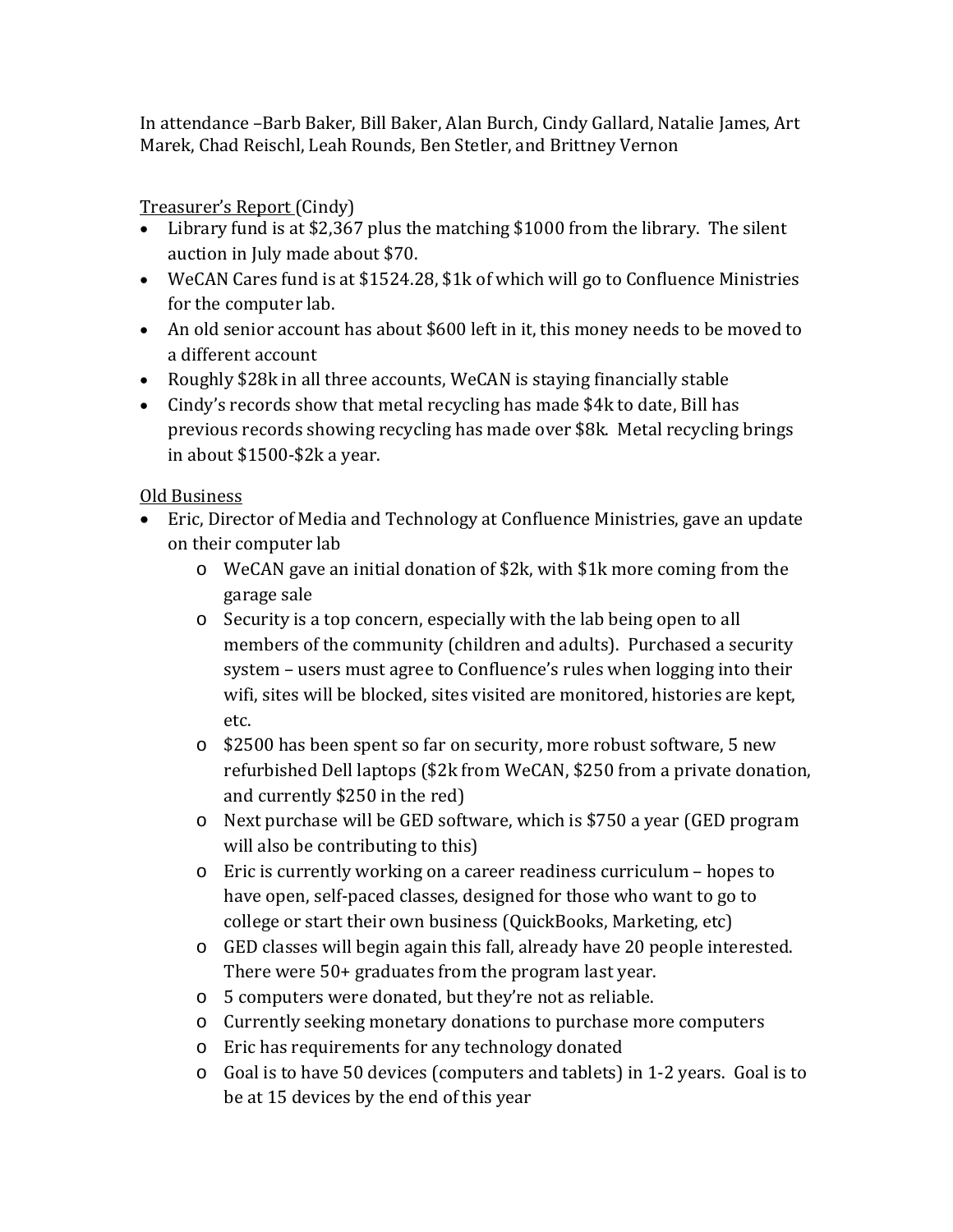o Because of Confluence's religious-based status, cannot accept corporate donations. Cindy volunteered to help Eric find grants that are available to faith-based organizations

Committee Reports

- Land Use (Barb)
	- o Barb talked with Richard about the disbanding of the Land Use committee and he was fine with this. Chad will contact the other members of the committee about this.
	- o Need to appoint a planning group of about 3 people to take care of zoning and planning issues that are coming up
- Sustainability (Chad)
	- o Currently have 44 points towards the 60 point certification
	- o Metal recycling still needs to be written up
	- o Leah is doing the school supply drive project
	- o Lisa is putting together resources from the energy open house
	- o Need to add in the walk-audits
	- o The neighborhood festival will have a composting class by DUG and there will be a cooking demonstration, these might count towards sustainability points as well
- Website (Alan)
	- o Deadlines for materials coming in to be posted in newsletters and email blasts
		- Newsletter submissions the  $20<sup>th</sup>$  of the previous month
		- $\blacksquare$  1<sup>st</sup> email blast (Sunday before general meeting) submissions by the 27th of the previous month
		- 2<sup>nd</sup> email blast (goes out 20-25<sup>th</sup> of the month) submissions by the 5th of the month
	- o Still in need of content, Don has written some articles, and Suellen volunteered to write a monthly column about real estate.
	- o Averaging 50+ hits a day
	- o Would like to add some resources and information from the Jewish community
- Newsletters (Bill)
	- o Need one more volunteer for a route. About 130 fliers in the SE area of the neighborhood
	- o Have been delivering to the new area

### Liaison Reports (Alan)

- Federal Blvd.
	- o Alan has been helping them with their website
	- $\circ$  Federal is being redone from 6<sup>th</sup> to the Decatur light rail station
- SLCG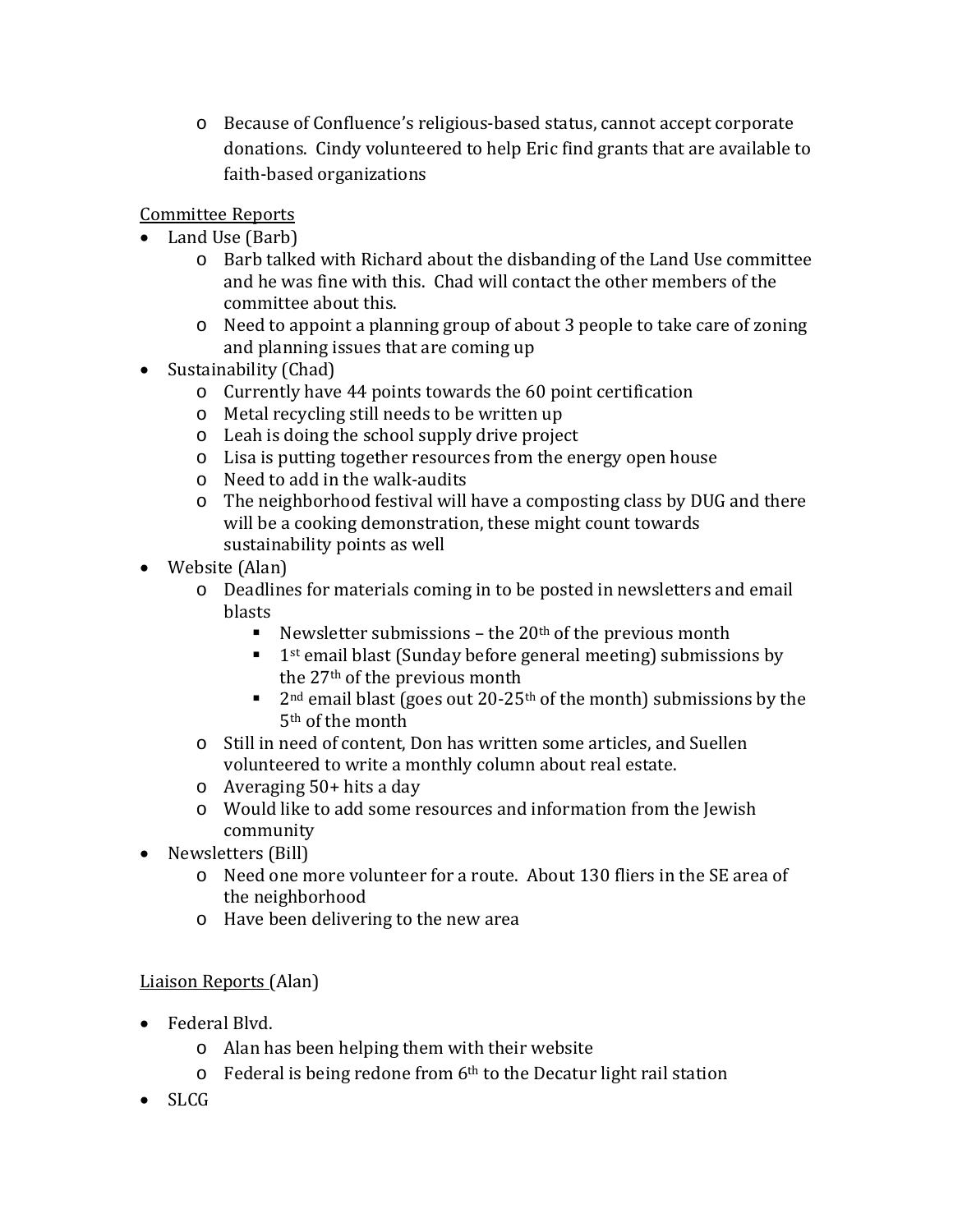- o Good to attend to interact and build relations with this group
- o Possibly try to have WeCAN and SLCG booths side-by-side at neighborhood festival
- o Have the police at their meeting regularly (Art will contact Commander Hazen and Susan Shepherd about attending general meetings)
- o In the SL neighborhood property crimes have increased, many firework tickets were given, and there have been problems with the juveniles from the Tennyson Center
- o 7 new recruits are coming from Denver Police
- o Estimated 500 people at the movie night in the park put on by EFG
- INC
	- o Important for WeCAN to continue going and be a part of this organization
	- o Alan needs to be reimbursed for the membership dues
- Motion to spend up \$50 on 500 business cards with WeCAN's general information on it to hand out at meetings, etc. was seconded, and all voted in favor

#### Other Business (Ben)

- Design review committee for the St. Anthony's development is going well. The rezoning of blocks 1 and 2 are coming down the line soon
- Starbucks on Sheridan would like to join WeCAN as a partner or sponsor. They could help with funds on clean-up days, special events, sponsor various events, etc. Ben will continue talking with the general manager and get more information

#### Old Business continued

- Neighborhood Festival is Aug 9 11-4 at Paco Sanchez Park (Barb)
	- o More volunteers are need to man the WeCAN booth (register new members, make and serve cold drinks between 12-2pm)
	- o Barb has purchased cups and still needs to purchase the drinks
	- o Bill is getting ice donated from the VFW
	- o Composting classes and cooking demonstrations will have their own booth
- Possible clean-up day with Del Norte this fall. Have not heard anything back on this, Chad will contact them to see where they're at on this project

#### New Business

- School Supply drive (Leah)
	- o Will be collecting supplies at the August and September general meetings for Colfax and Cheltenham Elementary.